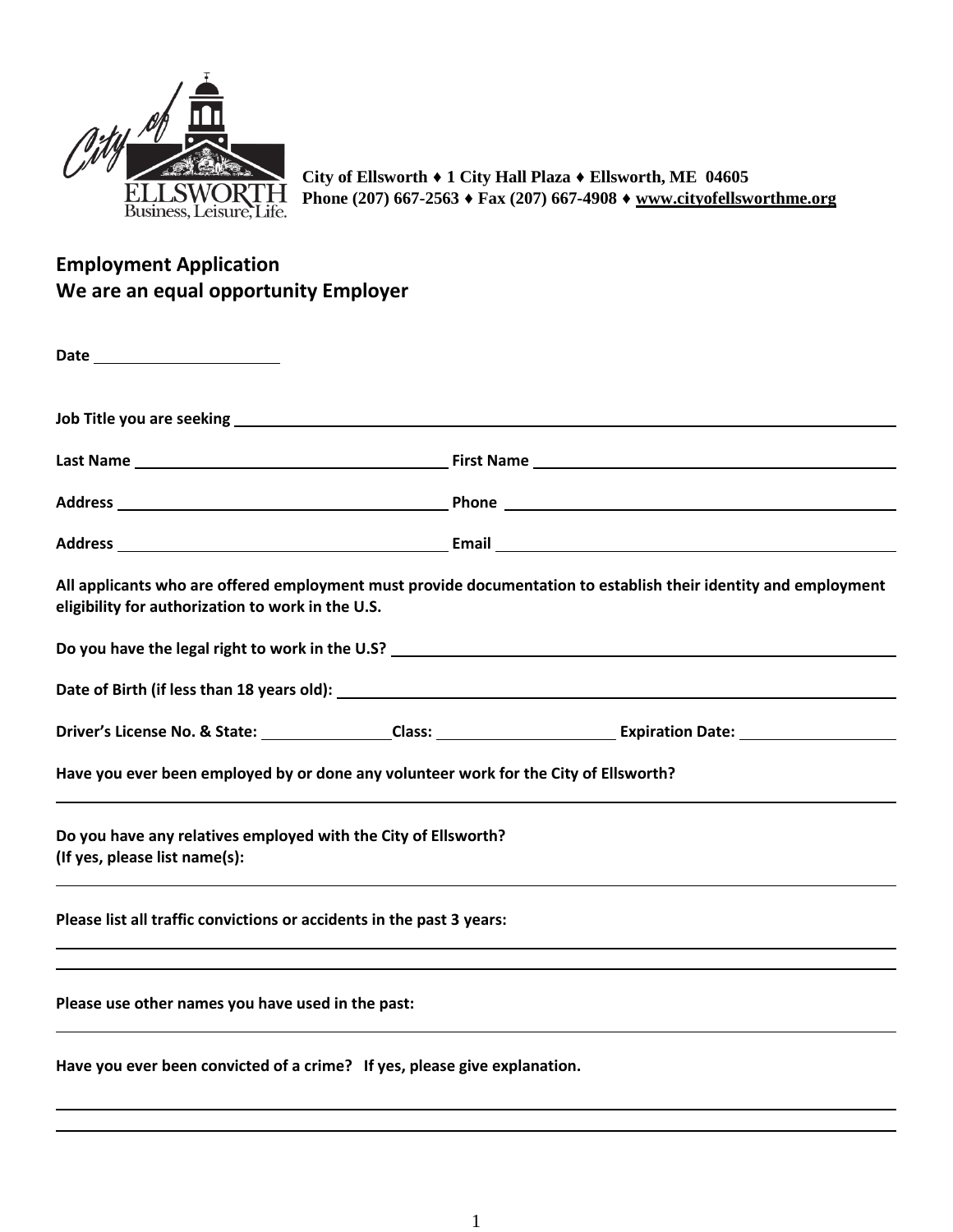### **Education**

**Did you receive a High School Diploma or GED equivalent?**

**Name of High School and location:**

| Name of School, College,<br><b>Or University</b> | <b>Major</b> | <b>Credit Hours</b> | Degree* |
|--------------------------------------------------|--------------|---------------------|---------|
|                                                  |              |                     |         |
|                                                  |              |                     |         |
|                                                  |              |                     |         |

**\*Proof of degrees from College/University will be required.**

| Name of Trade, Technical, Business,<br><b>Other School</b> | <b>Course of Study</b> | <b>Diploma</b> |
|------------------------------------------------------------|------------------------|----------------|
|                                                            |                        |                |
|                                                            |                        |                |
|                                                            |                        |                |

**List other licenses held, date & license number; professional registrations & dates; certificates & professional memberships:**

**List Honors, Awards, Fellowships:**

#### **Skills Overview**

**List computer software with which you are familiar:**

**List languages, other than English, that you speak fluently, read and/or write:**

**Summarize relevant skills & experience that exemplify your qualifications for the above position:**

**List tools & equipment you can operate:** 

**Summarize Volunteer Services work you have done, including dates:**

**Summarize Leadership Roles you have experienced:**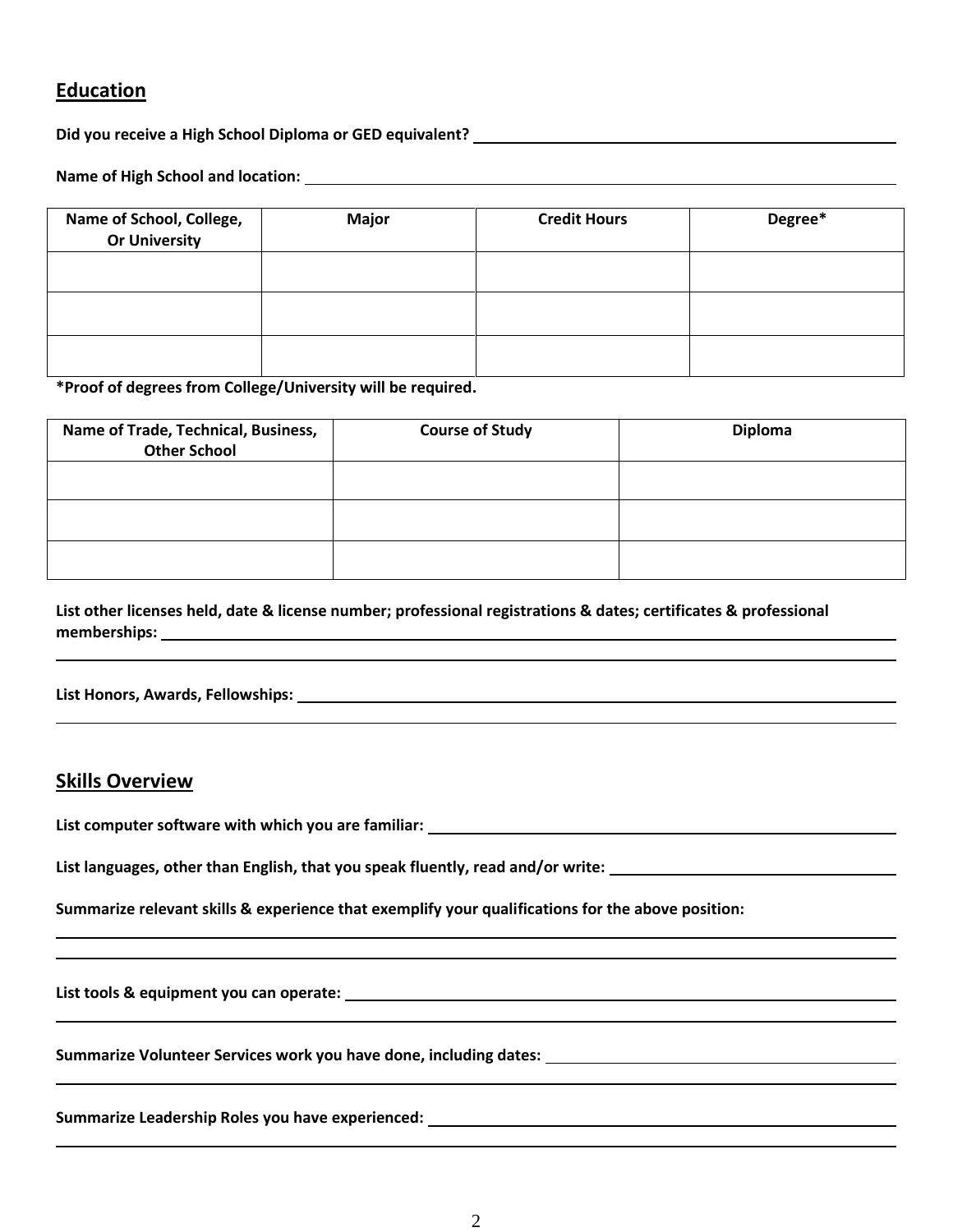# **Employment History**

|                 | <u> Alexandria de la contrada de la contrada de la contrada de la contrada de la contrada de la contrada de la c</u>   | the contract of the contract of the contract of the contract of the contract of                                        |  |
|-----------------|------------------------------------------------------------------------------------------------------------------------|------------------------------------------------------------------------------------------------------------------------|--|
|                 |                                                                                                                        |                                                                                                                        |  |
|                 |                                                                                                                        |                                                                                                                        |  |
|                 |                                                                                                                        |                                                                                                                        |  |
|                 |                                                                                                                        |                                                                                                                        |  |
|                 |                                                                                                                        |                                                                                                                        |  |
|                 |                                                                                                                        |                                                                                                                        |  |
|                 |                                                                                                                        |                                                                                                                        |  |
|                 | <u> 1989 - Andrea Station Barbara, actor a component de la componentación de la componentación de la componentació</u> | <u> 1980 - Johann Barn, mars ann an t-Amhain ann an t-Amhain an t-Amhain an t-Amhain an t-Amhain an t-Amhain an t-</u> |  |
| Work Performed: | the contract of the contract of the contract of the contract of the contract of the contract of the contract of        |                                                                                                                        |  |
|                 |                                                                                                                        |                                                                                                                        |  |
|                 |                                                                                                                        |                                                                                                                        |  |
|                 |                                                                                                                        |                                                                                                                        |  |
|                 |                                                                                                                        |                                                                                                                        |  |
|                 |                                                                                                                        |                                                                                                                        |  |
|                 |                                                                                                                        |                                                                                                                        |  |
|                 |                                                                                                                        |                                                                                                                        |  |
| Work Performed: |                                                                                                                        |                                                                                                                        |  |
|                 |                                                                                                                        |                                                                                                                        |  |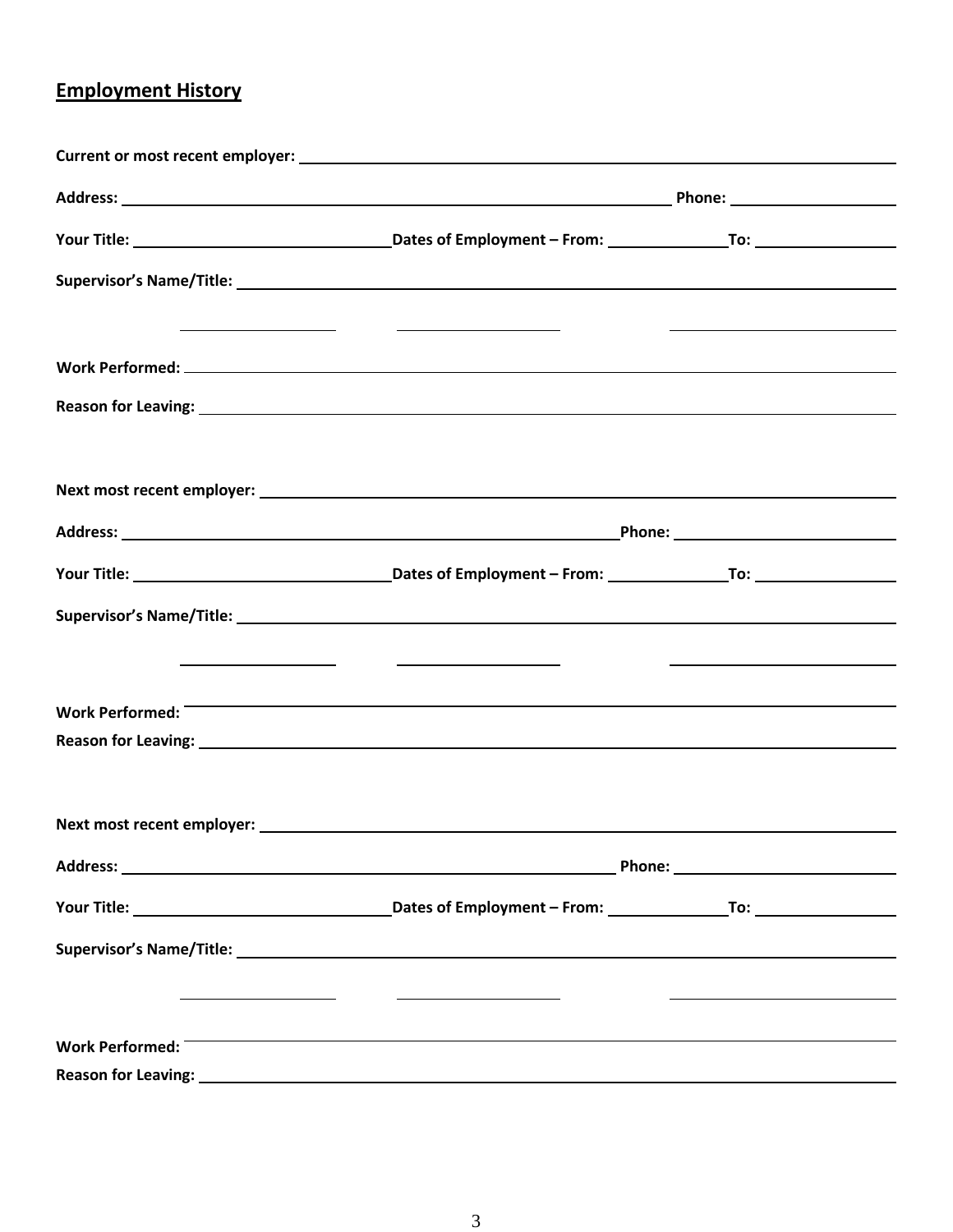#### **City of Ellsworth AUTHORIZATION FOR RELEASE OF INFORMATION**

Employer's Name: Contact Person: Employer's Address:

I have filed an application for employment with the City of Ellsworth, Maine. Information regarding my employment with your organization is as follows:

| Dates of employment: From |  |
|---------------------------|--|
| Position:                 |  |

I hereby empower an employee of the City of Ellsworth or other authorized representatives bearing this release (or facsimile or copy) to, within one year of its date, obtain information and records pertaining to me from any or all of the following sources:

- 1. Municipal, State or Federal law enforcement agencies.
- 2. Selective Service System.
- 3. Any banking institution.
- 4. Any place of business (for purposes of obtaining credit or employment data).
- 5. Credit rating bureaus or institutions maintaining individual credit rating files.
- 6. Any previous employer.
- 7. Present employer.
- 8. Any school, college, university or other educational institution.
- 9. Other:

I hereby release any Municipal, State, or Federal law enforcement agency, individual or institution, including its officers, employees, or related personnel, both individually and collectively, from any and all liability for damages of whatever kind, which may at any time result to me, my heirs, family or associates because of compliance with this authorization and request to release information or any attempt to comply with it.

Exceptions to this blanket authorization are:

| <b>NAME</b>      | Address |        |  |
|------------------|---------|--------|--|
| <b>SIGNATURE</b> |         | Date   |  |
| Witness:         |         | Title: |  |

*Any information furnished relative to the application of the above individual will be treated with strictest confidence. An applicant typically will not be eliminated or selected on the basis of a single reference. Please complete the employment reference section attached.*